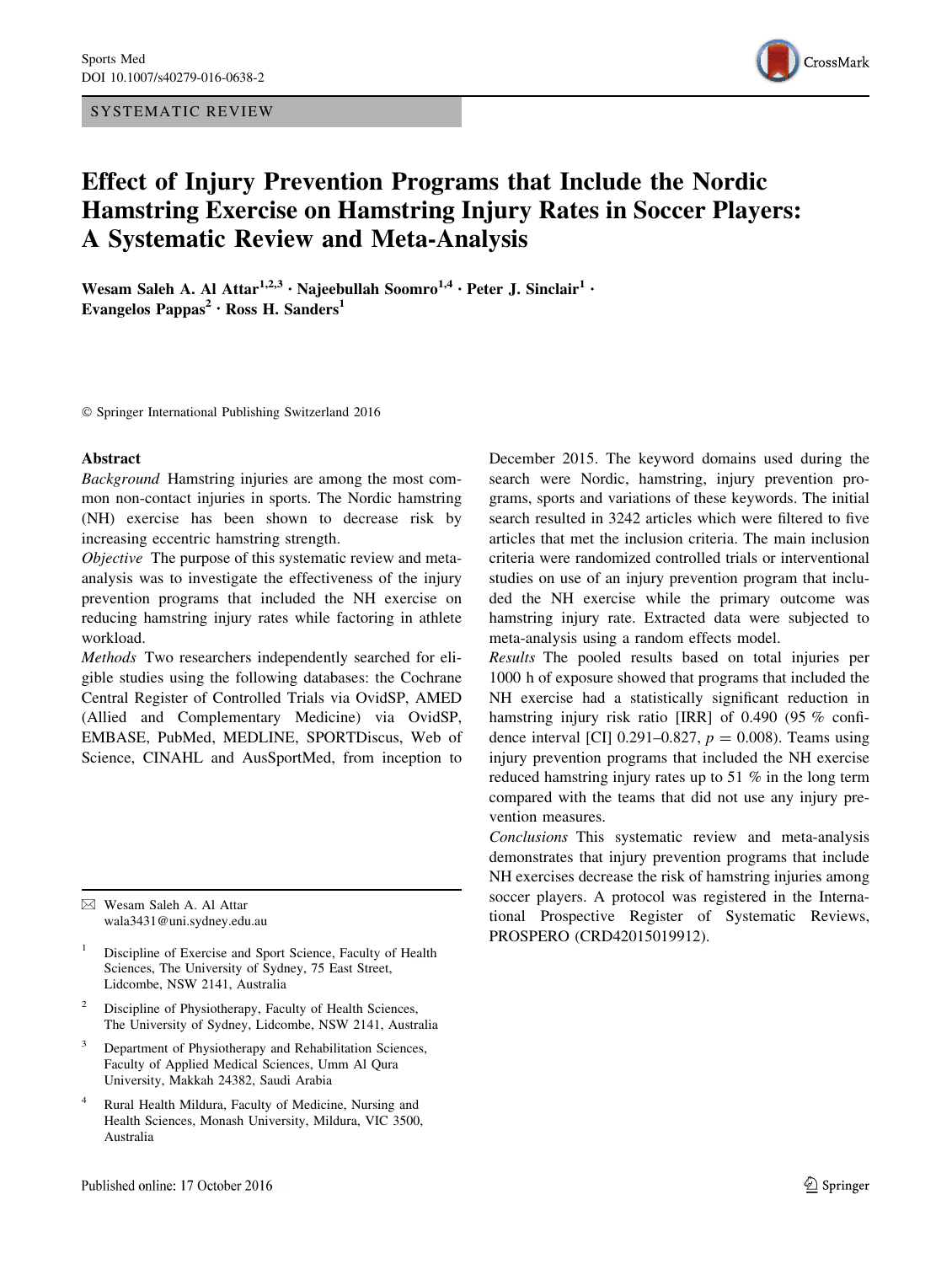# Key Points

The aim of this systematic review and meta-analysis was to investigate the effectiveness of the injury prevention programs that included the NH exercise on reducing hamstring injury rates while factoring in athlete workload.

There is strong evidence that training programs that include the NH exercise decrease the risk of hamstring injuries by up to 51 % in the long term compared with usual warm-up or training programs.

The current evidence suggests that the NH exercise alone or in combination with injury prevention programs is effective for preventing hamstring injury.

### 1 Introduction

Hamstring injuries are among the most common non-contact injuries in sports  $[1]$  $[1]$  such as soccer  $[2-5]$ , rugby  $[6, 7]$  $[6, 7]$  $[6, 7]$  $[6, 7]$ , American football [[8\]](#page-8-0), Australian football [\[9](#page-8-0)], baseball [[10\]](#page-8-0) and cricket [\[11](#page-8-0)]. The trend for hamstring injuries has been on the rise over the past decade [\[12](#page-8-0)], representing  $12-17$  % of total injuries [\[11](#page-8-0)]. In soccer, which is the most popular sport worldwide, hamstring injuries represent between 15 and 50 % of all muscle injuries, the highest percentage of hamstring injuries among the sports that have been asses-sed as a percentage of the players' numbers [[13–15\]](#page-8-0). Furthermore, these injuries require extensive treatment and long rehabilitation periods (of more than a month) [\[5](#page-8-0),  $16-20$ ], with a high recurrence rate of  $12-33$  %, even with preventive procedures [[5,](#page-8-0) [17](#page-8-0), [21\]](#page-8-0). Previous hamstring injury is the greatest risk factor for development of a future hamstring injury [[13\]](#page-8-0). An injury to a soccer player causing missed days and time on the disabled list is of great concern to soccer clubs in terms of its effect on competitiveness of their teams and the financial impact associated with performance [\[22](#page-8-0), [23](#page-8-0)].

The Nordic hamstring (NH) exercise was previously termed the 'Russian hamstring exercise' [[24\]](#page-8-0). This is a partner exercise which can be performed easily on the pitch without special equipment. The NH exercise involves the player attempting to resist a forward-falling motion from a kneeling position, using the hamstring muscles to maximize loading in the eccentric phase. A group of scientists from the Oslo Sports Trauma Research Center (OSTRC) reported a preliminary result indicating that this exercise could possibly prevent some hamstring strains [[25,](#page-8-0) [26](#page-9-0)]. Therefore, the OSTRC group developed a plan to investigate the effect of this exercise and they tested its protocol. The NH exercise produced a large increase in eccentric torque production after only 10 weeks of this training [[27\]](#page-9-0). Furthermore, Arnason et al. [[2\]](#page-8-0) investigated the effect of eccentric strength training and flexibility training on the incidence of hamstring strains in soccer players in Iceland and Norway. The incidence of hamstring strains was 65 % lower in teams that used the eccentric training program than in teams that used flexibility training programs alone (relative risk [RR] 0.43,  $p = 0.01$ ).

Brooks et al. [[6\]](#page-8-0) studied the effects of the NH exercise on the incidence and severity of hamstring strains among 546 professional rugby union players. The NH exercise group had a significantly lower hamstring injury rate and severity than the strengthening and the stretching/ strengthening group. Van der Horst et al. [\[20](#page-8-0)] conducted a randomized controlled trial to investigate the preventive effect of the NH exercise on the incidence and severity of hamstring injuries in amateur male soccer players. The incidence of hamstring injuries was significantly reduced in the intervention group compared to the control group (odds ratio [OR] 0.282; 95 % confidence interval [CI] 0.110–0.721,  $p = 0.005$ . However, the randomized controlled trial conducted by Engebretsen et al. [\[28](#page-9-0)] did not show any benefits from targeted exercise programs that used the NH exercise. Moreover, Bahr et al. [[29\]](#page-9-0) surveyed the adoption and implementation of the NH exercise in European male soccer players and found that compliance was too low to expect any overall effect on acute hamstring injury rates.

In 2003, the Fédération Internationale de Football Association (FIFA) Medical and Research Centre (F-MARC) included the NH exercise in the development of the FIFA '11' prevention program [[18,](#page-8-0) [30](#page-9-0), [31](#page-9-0)], which was developed further and improved to form the FIFA  $'11+'$  in 2006 [ $32$ ]. The '11+' comprises three sets of NH exercise: 'beginner', minimum of 3–5 repetitions, 'intermediate', minimum of 7–10 repetitions and 'advanced', minimum of 12–15 repetitions [\[33–36](#page-9-0)].

In 2015, Al Attar et al. [\[37](#page-9-0)] conducted a systematic review and meta-analysis to evaluate the efficacy of F-MARC Injury Prevention Programs for Soccer Players. The F-MARC injury prevention programs based on total injuries per 1000 h of exposure were associated with a statistically significant reduction in the lower extremity injury risk ratio [IRR] of 0.762 (95 % CI 0.621–0.935,  $p = 0.009$ ). Additionally, the FIFA '11+' was associated with a statistically significant reduction in the lower extremity IRR of 0.612 (95 % CI 0.475–0.788,  $p = 0.001$ ). However, this meta-analysis did not report on specific lower extremity injuries such as hamstring strains.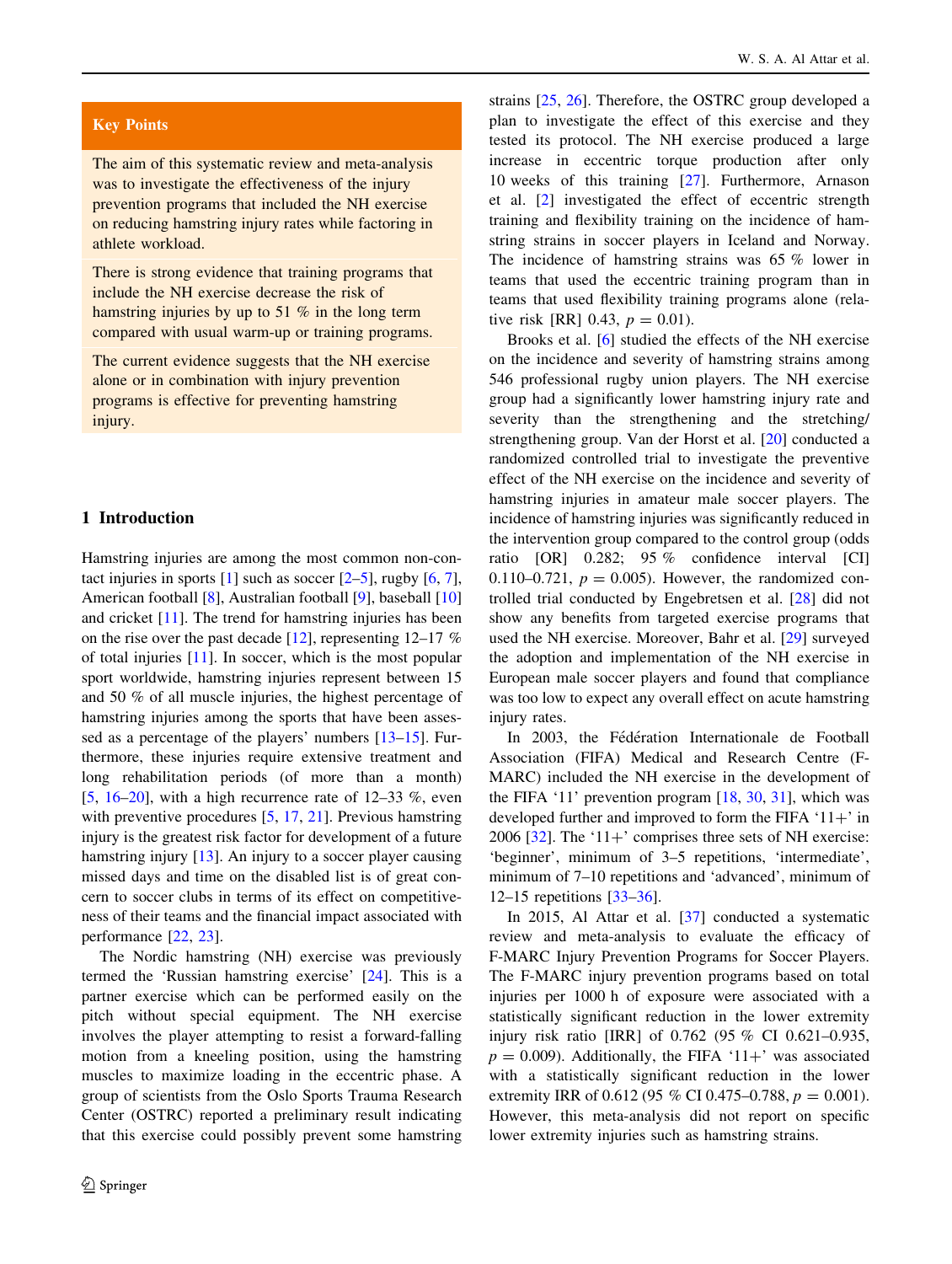Several studies have evaluated the effectiveness of the NH exercise in soccer players [[2,](#page-8-0) [20,](#page-8-0) [38](#page-9-0)]. However, there is a lack of agreement among studies on the effectiveness of NH exercise. Recently, Goode et al. [\[39](#page-9-0)] conducted a metaanalysis on the effectiveness of eccentric hamstring training on hamstring injuries in soccer and Australian football. Their study reported that eccentric hamstring training did not reduce the risk of hamstring injury [risk ratio  $[RR] = 0.59 (95 % CI 0.24–1.44)$ ]. However, they pointed out that this estimate was imprecise (confidence limit ratio  $(CLR) = 6.0$ ) with significant heterogeneity ( $p = 0.02$ ). Further analysis of variables in this study showed that compliant athletes had a significant reduction in hamstring injuries  $[RR = 0.35 (95 % CI 0.23-0.55)].$  This review also has some limitations. First, the studies evaluated combined NH exercise and other eccentric hamstring exercises. Secondly, injury rates were analysed. Finally, the review did not isolate the effects of NH exercise in soccer. For many injury epidemiologists, use of exposure time to calculate injury rates has taken precedence over simple injury incidence for evaluating the burden of injuries [\[2](#page-8-0), [20,](#page-8-0) [38\]](#page-9-0). The need to evaluate the role of NH exercise in preventing soccer-related hamstring injuries, using injury rates to calculate its effectiveness, means a meta-analysis of the published literature to date is warranted.

The objective of this meta-analysis was to investigate the effectiveness of injury prevention programs that used the NH exercise for reducing hamstring injury rates while factoring in athlete workload. By expressing injury incidence rate as a proportion of exposure time, that is, the total time at risk including practice time and playing time, a better understanding of the effect of the NH exercise in terms of the workload of the athletes could be gained. The results of this study will form a framework to evaluate the efficacy of NH exercise exclusively in soccer, thereby providing evidence to include NH exercise when designing future injury prevention programs for soccer.

# 2 Methods

This systematic review with meta-analysis was based upon the guidelines of the Preferred Reporting Items for Systematic Reviews and Meta-Analyses (PRISMA) [\[40](#page-9-0)]. A protocol was registered in the International Prospective Register of Systematic Reviews, PROSPERO (CRD420 15019912).

## 2.1 Search Strategy

From October 2015 to December 2015, two investigators independently searched for eligible studies, a systematic literature search covering the period from January 1985 to December 2015 was performed using various electronic databases: the Cochrane Central Register of Controlled Trials via OvidSP, AMED (Allied and Complementary Medicine) via OvidSP, PubMed, SPORTDiscus, MED-LINE, CINAHL, EMBASE, AusSportMed and Web of Science. The following terms were used to perform the electronic searches: (Russian leg curl F-MARC) OR (Russian lean FIFA) OR (Russian ham curl FIFA 11) OR (kneeling Russian hamstring curl FIFA  $11 +$ ) OR (Nordic ham curl The  $11+$ ) OR (Nordic hamstrings warm-up program) OR (Nordic hamstrings lower Warm-Up Exercise) OR (Nordic leg curl Injury prevention program) OR (Nordic reverse curl neuromuscular training) OR (gluteham curl Soccer/football warm up program) OR (bodyweight leg curl Injury prevention) OR (natural hamstring curl Athletes) OR (bodyweight hamstring curl) AND (sport injuries) OR (Athletic Injuries).

### 2.2 Criteria for the Included Studies

Cluster-randomized controlled trials, randomized controlled trials or prospective cohort studies of sports injury prevention programs that included the NH exercise and hamstring strain injury rates were included. Only studies in the English language were included. The only studies that met the inclusion criteria were studies conducted on soccer players. Studies were not excluded on the basis of sex, skill level or age group. Only studies in which players were engaged in injury prevention programs that included the NH exercise and compared this with 'usual' or 'different' or 'no program' were included. The outcome measures were hamstring injury rates in the control group versus the intervention group.

### 2.3 Criteria for the Excluded Studies

Studies were excluded if they (1) did not report player exposure hours or injury rates; (2) used protective equipment as part of the intervention; (3) were observational or cross-sectional studies, case reports or case series; (4) had multiple exposure groups and were primarily designed to assess the uptake and adherence of an intervention program; and (5) reported only performance or physical measurements and not hamstring injury rates.

### 2.4 Data Collection, Extraction and Analysis

### 2.4.1 Inclusion Procedure

Duplicates were disregarded from the two searches; articles were excluded if they did not meet the inclusion criteria. A third reviewer facilitated group consensus when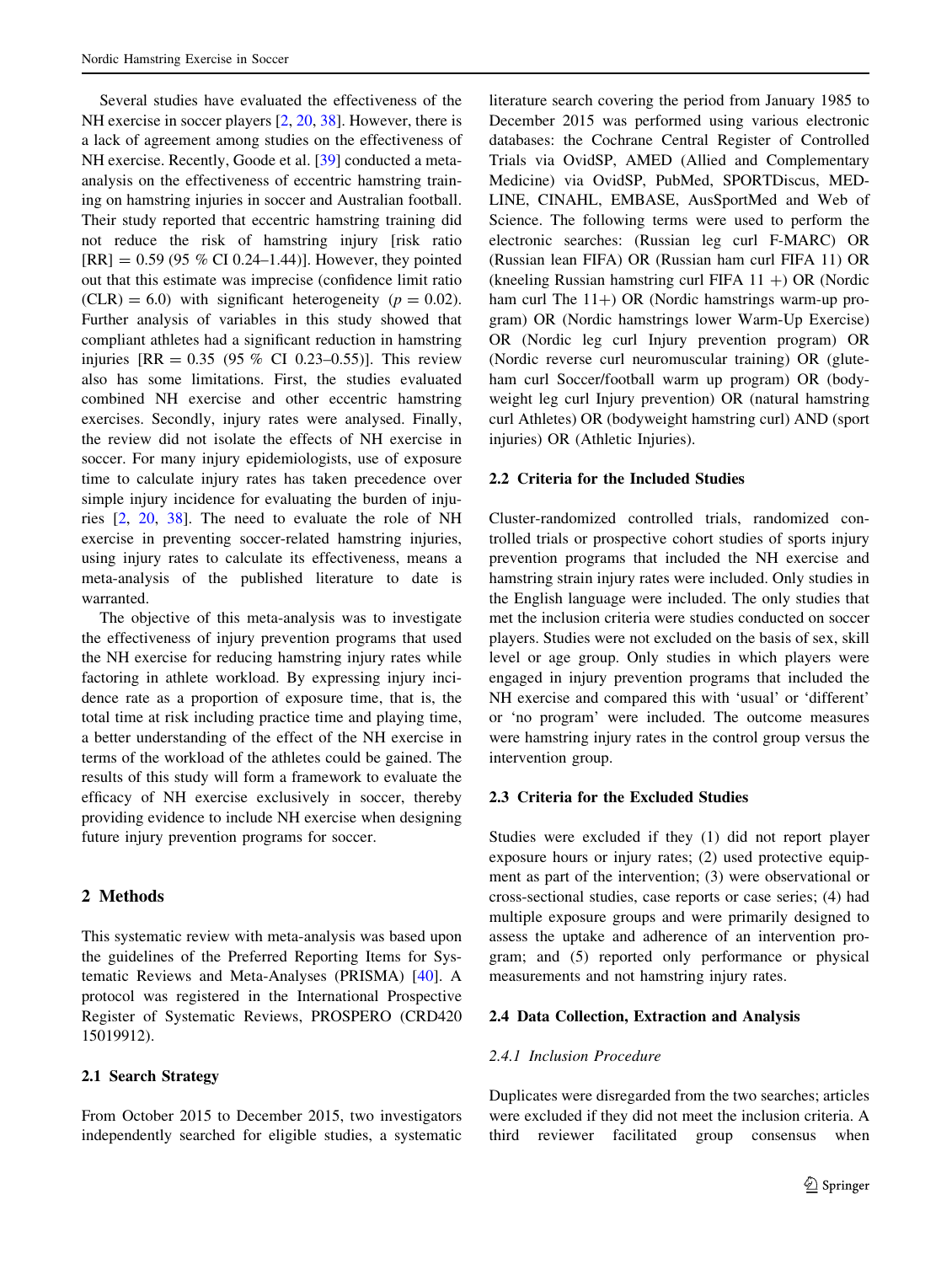<span id="page-3-0"></span>disagreements were noted. Once an initial list of studies was identified, reference lists of articles were searched for potential additional studies.

# 2.4.2 Data Extraction

Two investigators independently extracted data from the selected full-text articles. Outcome data elements extracted from each study were number of hamstring injuries (or injury rates), exposure hours, duration of follow-up and compliance rate.

# 2.4.3 Administration

Endnote version X7 (Thomson Reuters, Philadelphia, PA, USA) was used for storage, collation and screening of studies. Primary outcome results from individual studies were extracted and collated in Excel (Microsoft Corp) prior to preparation and transfer into Comprehensive Meta-Analysis software, version 2 (CMA.V2) (Biostat, Inc., Englewood, NJ, USA).

# 2.4.4 Meta-Analysis

Extracted data were entered and analyzsd using CMA.V2 for the meta-analysis. The injury incidence rate refers to the number of incident injuries divided by the total time-atrisk and multiplied by 1000 as this accommodates variations in the exposure time of individual athletes [\[41](#page-9-0)]. IRR was calculated using the formula:  $IRR =$  injury incidence rate in intervention group/injury rate in the control group. An  $IRR < 1$  indicates a positive intervention effect, for example, an IRR of 0.30 represents a 70 % reduction. The individual injury rates and IRR along with CI are reflected in Fig. 1. The CMA software used for analysis outputs log IRRs, standard errors and variance. In this meta-analysis an invariance random-effects model was used, with the assumption that studies drew on diverse populations and contexts, included different doses of exercise and tested the NH exercise in a variety of ways. Our analysis also factors in the sample size and CI for each study. For example the IRR for raw numbers 0.358/0.688 was 0.549. However, the IRR for the pooled estimate when study sample size and CI were taken into account changed to 0.49 after meta-anal $visis$  (Fig. 1).

# 2.4.5 Publication Bias

Standard funnel plots were used to detect signs of publication bias. The Egger test [[42\]](#page-9-0) was then applied to confirm asymmetry, and the 'trim and fill' [[43\]](#page-9-0) method was conducted to indicate whether the overall IRR estimate required adjustments based on missing studies.

# 2.5 Methodological Quality Assessment

Two investigators independently assessed the methodological quality of each study. The quality criteria and risk of bias were evaluated according to 12 criteria as recommended by Furlan et al. [\[44](#page-9-0)]. Each item was scored as  $(+) = 1$  point,  $-$  or  $? = 0$  points). Any study that scored higher than 60 % of the 12 criteria was considered high quality or 'low risk of bias'. Table [1](#page-4-0) shows quality scores for all the studies.

# 2.6 Definitions of Injury and Athlete Workload

# 2.6.1 Hamstring Injury

A hamstring injury was defined as an injury that causes a player to be unable to completely participate in the following match or training session. This was in accordance with the consensus statement of sports epidemiologists [\[45](#page-9-0)].

# 2.6.2 Athlete Workload

Athlete workload was defined as the number of active hours spent in either training or matches by athletes during the course of the study.



Favors intervention Favors control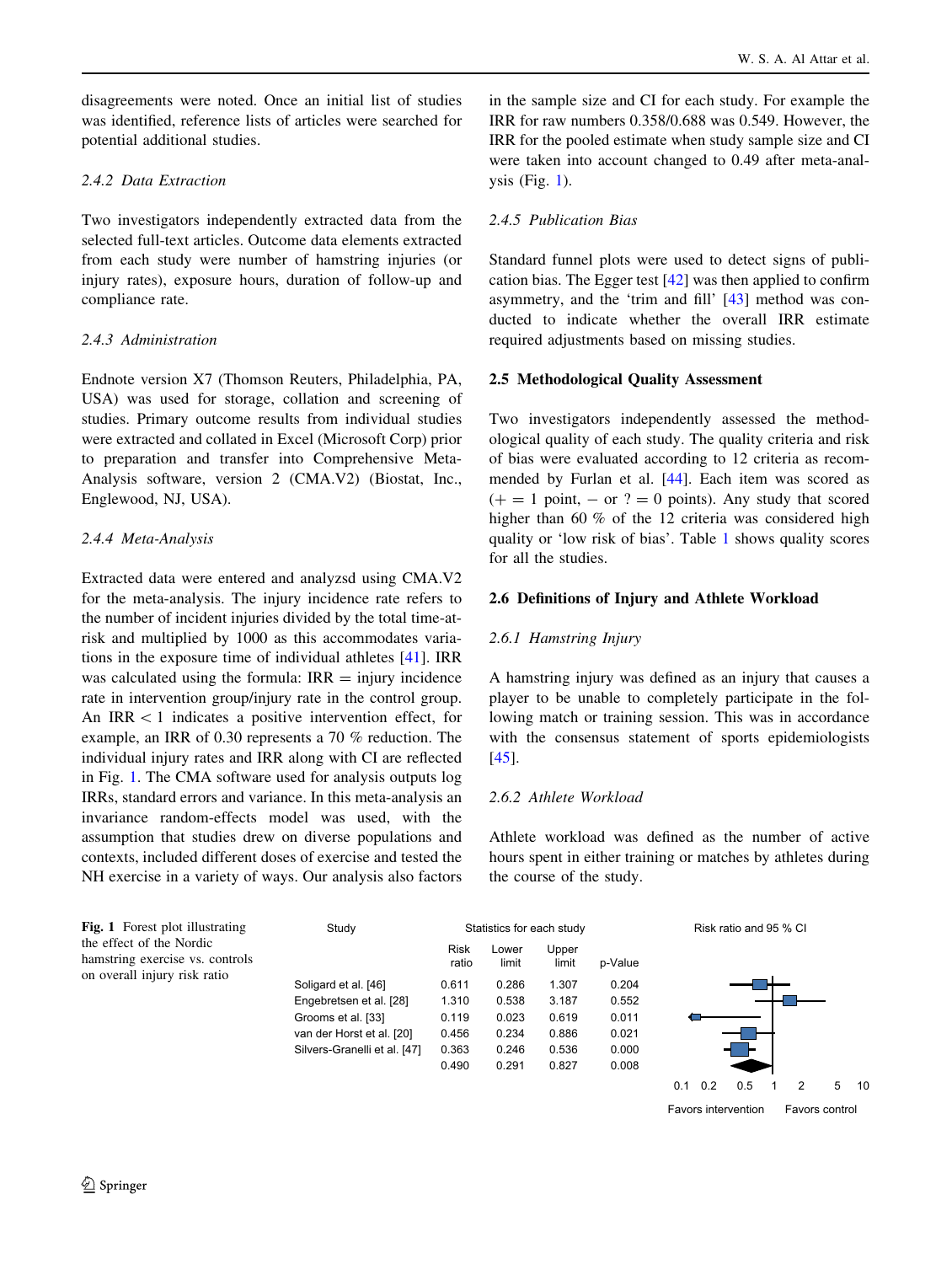<span id="page-4-0"></span>

| Criterion                                                 | Soligard<br>et al. $[46]$ | Engebretsen<br>et al. $[28]$ | Grooms<br>et al. $[33]$ | van der Horst<br>et al. $[20]$ | Silvers-Granelli<br>et al. $[47]$ |
|-----------------------------------------------------------|---------------------------|------------------------------|-------------------------|--------------------------------|-----------------------------------|
| Adequate randomization                                    | $^+$                      | $+$                          |                         | $^{+}$                         | $\! +$                            |
| Allocation concealment                                    | $^+$                      |                              | $^+$                    | $^+$                           | $^+$                              |
| Blinding patients                                         |                           |                              |                         | $^{+}$                         | $^+$                              |
| Blinding caregiver                                        |                           |                              |                         | $^+$                           | $^+$                              |
| Blinding/outcome assessors                                |                           |                              | $^{+}$                  | $^+$                           | $^+$                              |
| Incomplete outcome data addressed/drop-outs               | $^{+}$                    | $^{+}$                       | $^{+}$                  | $^+$                           | $^+$                              |
| Incomplete outcome data/intention-to-treat (ITT) analysis | $^{+}$                    | $^{+}$                       | $^{+}$                  | $^{+}$                         | $^{+}$                            |
| Free of suggestions of selective outcome reporting        | $^{+}$                    | $^{+}$                       | $^{+}$                  | $^{+}$                         | $^+$                              |
| Similar baseline characteristics                          | $^{+}$                    | $^{+}$                       | $^+$                    | $^{+}$                         | $^+$                              |
| Co-interventions avoided or similar                       | $\! +$                    | $^{+}$                       | $^{+}$                  |                                |                                   |
| Compliance acceptable in all groups                       | $^+$                      |                              | $^{+}$                  | $^+$                           | $\! +$                            |
| Similar timing of outcome assessment                      | $\! +$                    | $^{+}$                       |                         | $^+$                           | $^{+}$                            |
| Score maximum                                             | 12                        | 12                           | 12                      | 12                             | 12                                |
| Study score                                               | 9                         |                              | 9                       | 11                             | 11                                |
| Percentage                                                | 75                        | 58.3                         | 75                      | 91.6                           | 91.6                              |

 $'+' = Yes$ ,  $'-' = No$ . For each question only 'Yes' received a point. No points were awarded for 'No'

### 3 Results

### 3.1 Trial Flow

The database search yielded 3242 articles. After removal of duplicates, 1789 articles were screened on the basis of the title and abstract. This step left 43 full-text records, of which 28 were excluded because they did not meet the inclusion criteria. Fifteen articles were therefore chosen for detailed evaluation and review, of which ten articles were excluded because the exposure hours were not mentioned, the injury prevention programs did not use the NH exercise or only abstracts were available (i.e. the abstracts were from conference posters or free paper presentations and no full articles were published). Thus, a total of five studies were included in the current analysis. Figure [2](#page-5-0) provides a schematic representation of the systematic steps involved in screening articles for inclusion using the PRISMA flow diagram method.

#### 3.2 Study Characteristics

Four studies were cluster randomized controlled trials  $[20, 28, 46, 47]$  $[20, 28, 46, 47]$  $[20, 28, 46, 47]$  $[20, 28, 46, 47]$  $[20, 28, 46, 47]$  $[20, 28, 46, 47]$  $[20, 28, 46, 47]$  $[20, 28, 46, 47]$  and one was a cohort study  $[33]$  $[33]$ . Two studies were conducted in Norway [[28,](#page-9-0) [46](#page-9-0)], one in The Netherlands [\[20](#page-8-0)] and two in the USA [\[33](#page-9-0), [47](#page-9-0)]. Four studies included male participants [[20,](#page-8-0) [28](#page-9-0), [33](#page-9-0), [47\]](#page-9-0) and one study included female participants [[46\]](#page-9-0). Two studies included collegiate soccer players, aged 18–25 years [[33,](#page-9-0) [47](#page-9-0)], one study included youth soccer players, aged 13–17 years [\[46](#page-9-0)], one study included soccer teams played in the Norwegian First, Second, and top of the Third Division, aged 17–35 years [[28\]](#page-9-0) and one study included amateur soccer players, aged 18–40 years [[20\]](#page-8-0). Three studies used the '11+' [\[33](#page-9-0), [46,](#page-9-0) [47](#page-9-0)], comprising of three sets of NH exercise: 'beginner', minimum of 3–5 repetitions, 'intermediate', minimum of 7–10 repetitions and 'advanced', minimum of 12–15 repetitions. One study used only the NH exercise [[20\]](#page-8-0) comprising 2–3 sets of NH exercise, with repetitions per set gradually increasing over the season from a minimum of 5–6 repetitions at the start of the season to 8–10 repetitions toward the end of the season. One study used targeted exercise programs including the NH exercise [[28\]](#page-9-0) in the intervention groups, comprising 1–3 sets of NH exercise, with repetitions per set gradually increasing over 10 weeks; minimum of five repetitions at the start of intervention period to 8–12 repetitions toward the end of intervention period. The duration of the programs ranged from 10 weeks to 8 months. Four studies used their usual warm-up programs [\[20](#page-8-0), [28,](#page-9-0) [46,](#page-9-0) [47\]](#page-9-0) and one used a traditional dynamic warm-up program [\[33](#page-9-0)] in control groups. Grooms et al. [\[33](#page-9-0)] evaluated one American collegiate soccer team for two seasons and only lower extremity injuries were recorded. Season one was compared with season two in this meta-analysis. Table [2](#page-6-0) summarises the characteristics of the five included studies and Table [3](#page-7-0) shows the injury rates and hours of exposure for intervention and control groups.

### 3.3 Pooled Injury Estimates

Pooled data of 4455 individuals, 315,992 exposure hours and 166 hamstring injuries were collected from the five included studies. The pooled IRR of the intervention and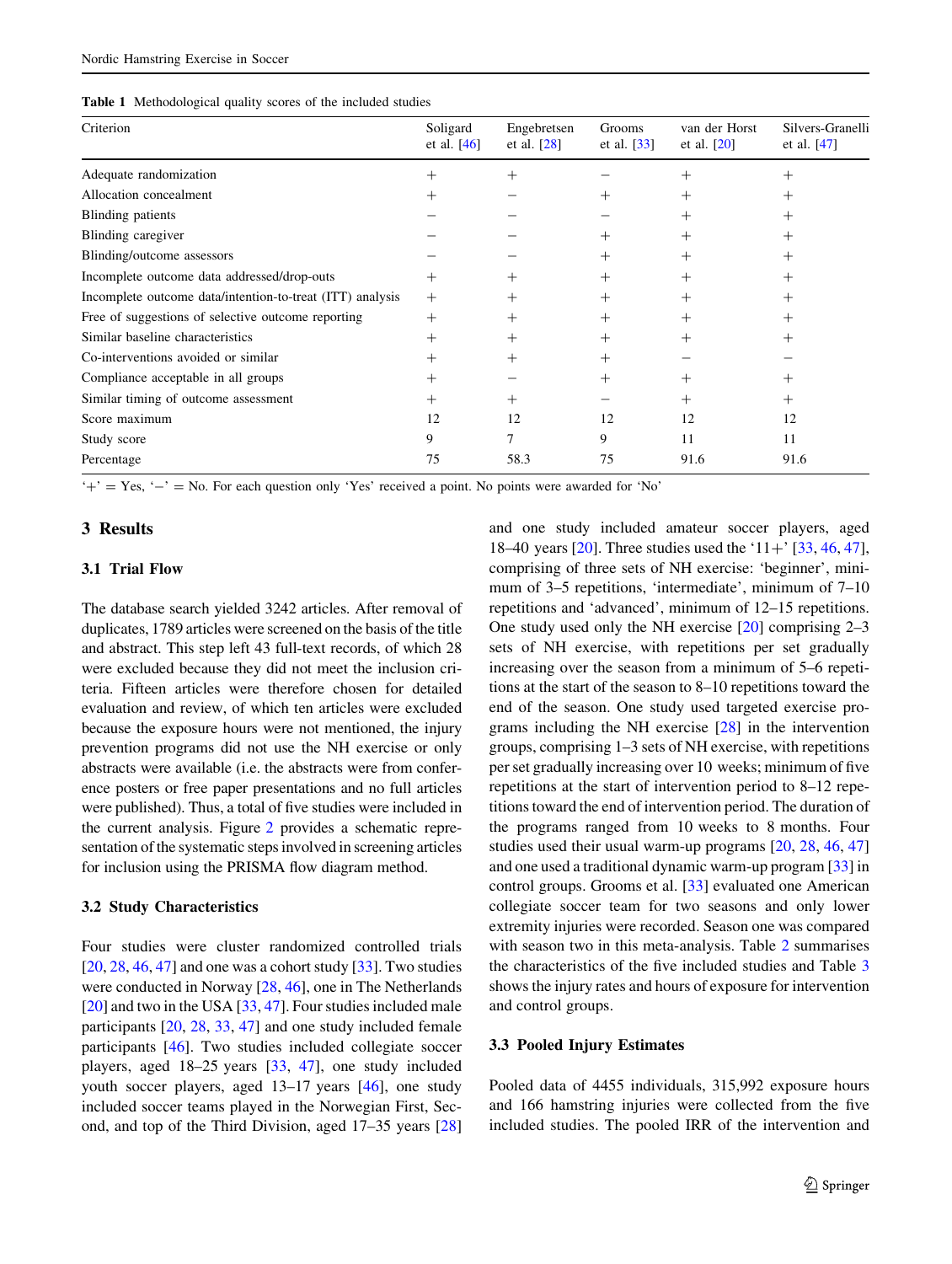<span id="page-5-0"></span>

control groups were 0.359 and 0.689 injuries per 1000 h of exposure, respectively (Table [3](#page-7-0)).

### 3.4 Meta-Analysis Results

#### 3.4.1 Reduction in Hamstring Injuries

The pooled results showed 51 % overall injury reduction per 1000 h of exposure in the NH exercise injury prevention program group compared to the control group (IRR 0.490 (95 % CI 0.29[1](#page-3-0)–0.827),  $p = 0.008$  (Fig. 1).

### 3.4.2 Publication Bias Results

Inspection of funnel plots showed slight asymmetry, suggesting that a bias may not be present (Fig. [3](#page-7-0)). The Egger test  $[42]$  $[42]$  confirmed symmetry (intercept  $= 0.59$ ,  $SE = 1.93$ ,  $p = 0.77$ ). The 'trim and fill' procedure of Duval and Tweedie [[43\]](#page-9-0) did not adjust the overall IRR and reported it as 0.49 (95 % CI 0.29–0.83;  $n = 0$  imputed studies), indicating that no adjustment to the overall point estimate was warranted.

#### 4 Discussion

This is the first meta-analysis that specifically examined the effects of injury prevention programs that include the NH exercise in prevention of hamstring injuries among soccer players. This meta-analysis, which included four cluster randomized controlled trials [[20,](#page-8-0) [28,](#page-9-0) [46](#page-9-0), [47](#page-9-0)] and one cohort study [\[33](#page-9-0)], provided strong evidence that the NH exercise alone or in combination with injury prevention programs is effective in reducing the risk of hamstring injuries for soccer players.

A meta-analysis by Goode et al. [\[39](#page-9-0)] that included four studies, reported no significant effect of different techniques of eccentric hamstring training in reducing the risk of hamstring injury. However, they showed that when the compliance for eccentric training is high then hamstring injury rate reduction is significant. There were several methodological differences between the meta-analysis by Goode et al. [\[39](#page-9-0)] and our study. First, it included studies from sports other than soccer, that did not meet our inclusion criteria, e.g. Australian football. Second, they included eccentric exercises in addition to the NH exercise, i.e. 'Yo-Yo' flywheel ergometer. Finally, their outcome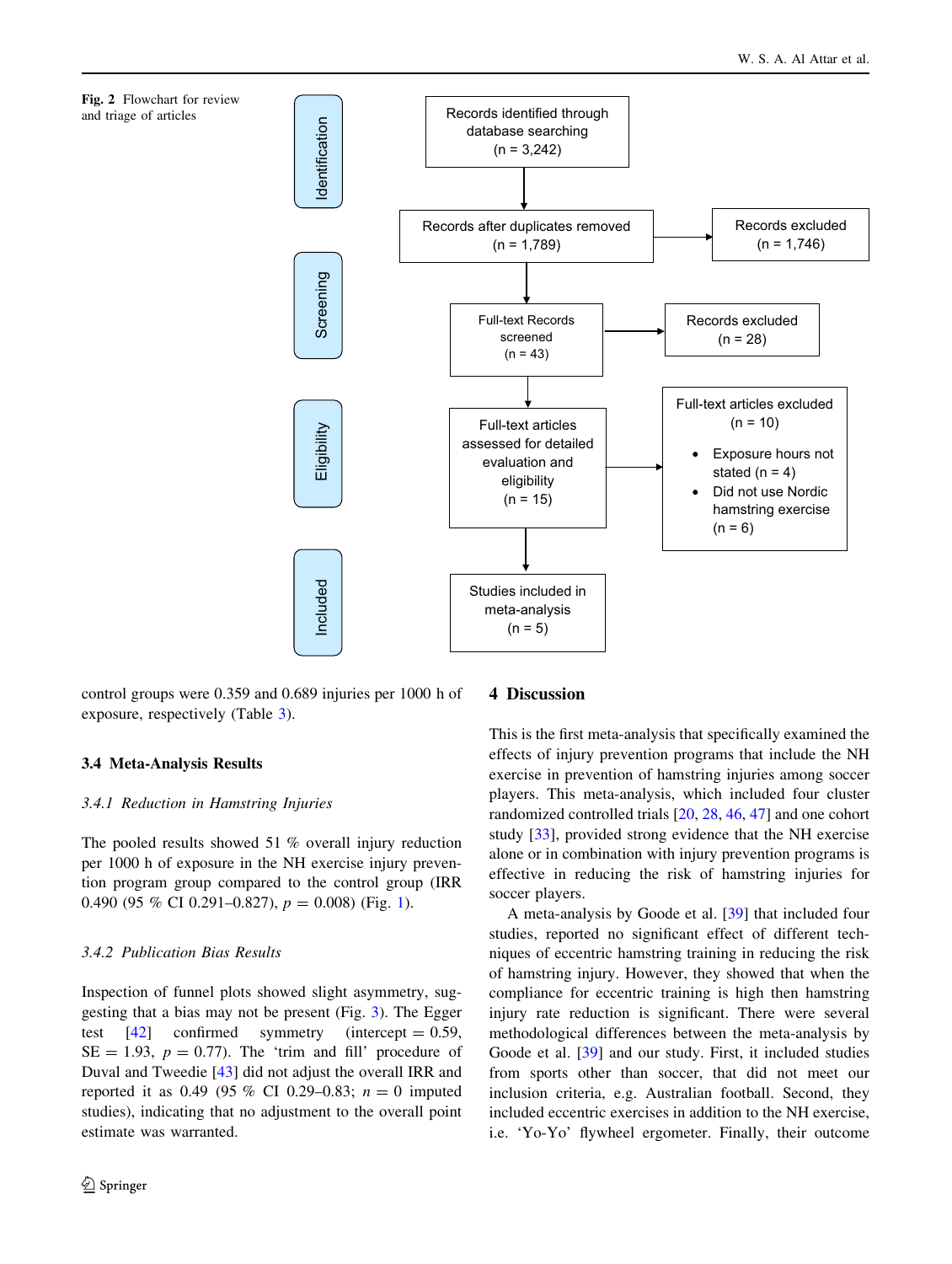<span id="page-6-0"></span>

|                                     |               |    |                    | Table 2 Characteristics and moderators of the included studies |                                           |          |                                     |                                                                                                                                                                                      |                                      |                                |                  |
|-------------------------------------|---------------|----|--------------------|----------------------------------------------------------------|-------------------------------------------|----------|-------------------------------------|--------------------------------------------------------------------------------------------------------------------------------------------------------------------------------------|--------------------------------------|--------------------------------|------------------|
| Study                               | Location      |    | (years)<br>Sex Age | Study design                                                   | Compliance Duration Level/sport<br>$(\%)$ |          |                                     | Type of exercise in<br>intervention group                                                                                                                                            | Type of exercise<br>in control group | Frequency<br>(no. per<br>week) | Quality<br>score |
| Soligard et al. Norway<br>$[46]$    |               | L. | $13 - 17$          | controlled trial<br>randomized<br>Cluster-                     | 77                                        | 8 months | Youth soccer                        | FIFA 11 + including NH<br>exercise                                                                                                                                                   | Usual                                | $\tilde{ }$                    | っ                |
| Engebretsen<br>et al. [28]          | Norway        | ⋝  | $17 - 35$          | controlled trial<br>Randomized                                 | $\overline{c}$                            | 10 weeks | 1st, 2nd, 3rd<br>Division<br>soccer | Targeted exercise programs<br>including NH exercise                                                                                                                                  | Usual                                | $2 - 3$                        | ŗ                |
| Grooms et al.<br>$[33]$             | USA           | z  |                    | 18-25 Cohort study                                             | 100                                       | 12 weeks | Collegiate<br>soccer                | FIFA '11+' including NH<br>exercise                                                                                                                                                  | dynamic warm-<br>Traditional<br>qu   | $5 - 6$                        | ۰                |
| van der Horst<br>et al. [20]        | Netherlands M |    | $18 - 40$          | controlled trial<br>randomized<br>Cluster-                     | 51                                        |          | 13 weeks Amateur soccer             | NH exercise                                                                                                                                                                          | Usual                                | $1 - 2$                        |                  |
| et al. [47]<br>Granelli<br>Silvers- | USA           | ⊠  | $18 - 25$          | controlled trial<br>randomized<br>Cluster-                     | 73                                        | 6 months | Collegiate<br>soccer                | FIFA 11 + including NH<br>exercise                                                                                                                                                   | Usual                                | 3                              |                  |
|                                     |               |    |                    |                                                                |                                           |          |                                     | NH exercise Nordic hamstring exercise, F female, FIFA '11+' Fédération Internationale de Football Association Medical and Research Centre (F-MARC) injury prevention program, M male |                                      |                                |                  |

was number of injuries rather than injury rates and did not consider exposure time. By considering exposure time the bias of workload-related risk factors is removed. The general consensus among injury epidemiologists is that injury incidence rate is a more meaningful and informative unit than raw injury numbers [\[41](#page-9-0), [45](#page-9-0)]. This has been further elaborated in the work by Al Attar et al. [[37\]](#page-9-0) and Soomro et al. [\[19](#page-8-0)], who proposed that an athlete's playing time exposure can be a major factor influencing their injury risk. The more time athletes spend in match and training conditions, the more they are predisposed to injury risk factors such as fatigue, collisions, falls and workload [\[1](#page-8-0), [48](#page-9-0), [49](#page-9-0)].

The study by van der Horst et al. [\[20](#page-8-0)] revealed that when compliance rates are high (91 %) the NH exercise is beneficial in decreasing hamstring injury rate. On the other hand, little benefit is achieved when compliance rates are low as in the randomised controlled trial by Engebretsen et al. (21 %) [\[28](#page-9-0)]. Compliance with eccentric hamstring strengthening significantly decreased hamstring injury risk by 65 % [[39\]](#page-9-0). Compliance with sport injury prevention interventions is very important and can significantly affect study results [\[50](#page-9-0)]. Based on these results there is a need for greater compliance with the NH exercise. Nevertheless, compliance seems to be greater when the NH exercise is included in a specific injury prevention program such as the  $'11+'$  [\[18](#page-8-0), [31,](#page-9-0) [33–35,](#page-9-0) [46\]](#page-9-0).

Only the cluster-randomized controlled trial by Petersen et al. [[38\]](#page-9-0) reported new and recurrent hamstring strains separately. In that study the NH exercise decreased the overall rate of injuries, both new and recurrent acute hamstring injuries, in Danish male soccer players. Also, the injury rate was 71 % lower when players were using the NH exercise as part of their training compared with their usual training program. The effect was even greater for players with a prior history of hamstring strains, with an 86 % reduction in injury rate compared with usual training program.

We could not run a separate analysis based on sex differences as there was only one study involving female participants [[46\]](#page-9-0) that met the criteria for inclusion. Understanding sex differences in the implementation of the NH exercise may be of interest because females have a significantly lower peak torque to body mass ratio for the quadriceps and hamstrings than males [\[51](#page-9-0)]. The metaanalysis by Al Attar et al. [\[37](#page-9-0)] on F-MARC injury prevention programs showed that injury rate reduction was greater among the male players with a significant reduction in injury risk for lower extremity injury; in the female players, lower extremity injury reduction did not reach significance. A cluster-randomized controlled trial to investigate the preventive effect of the NH exercise on hamstring injuries in female players is needed.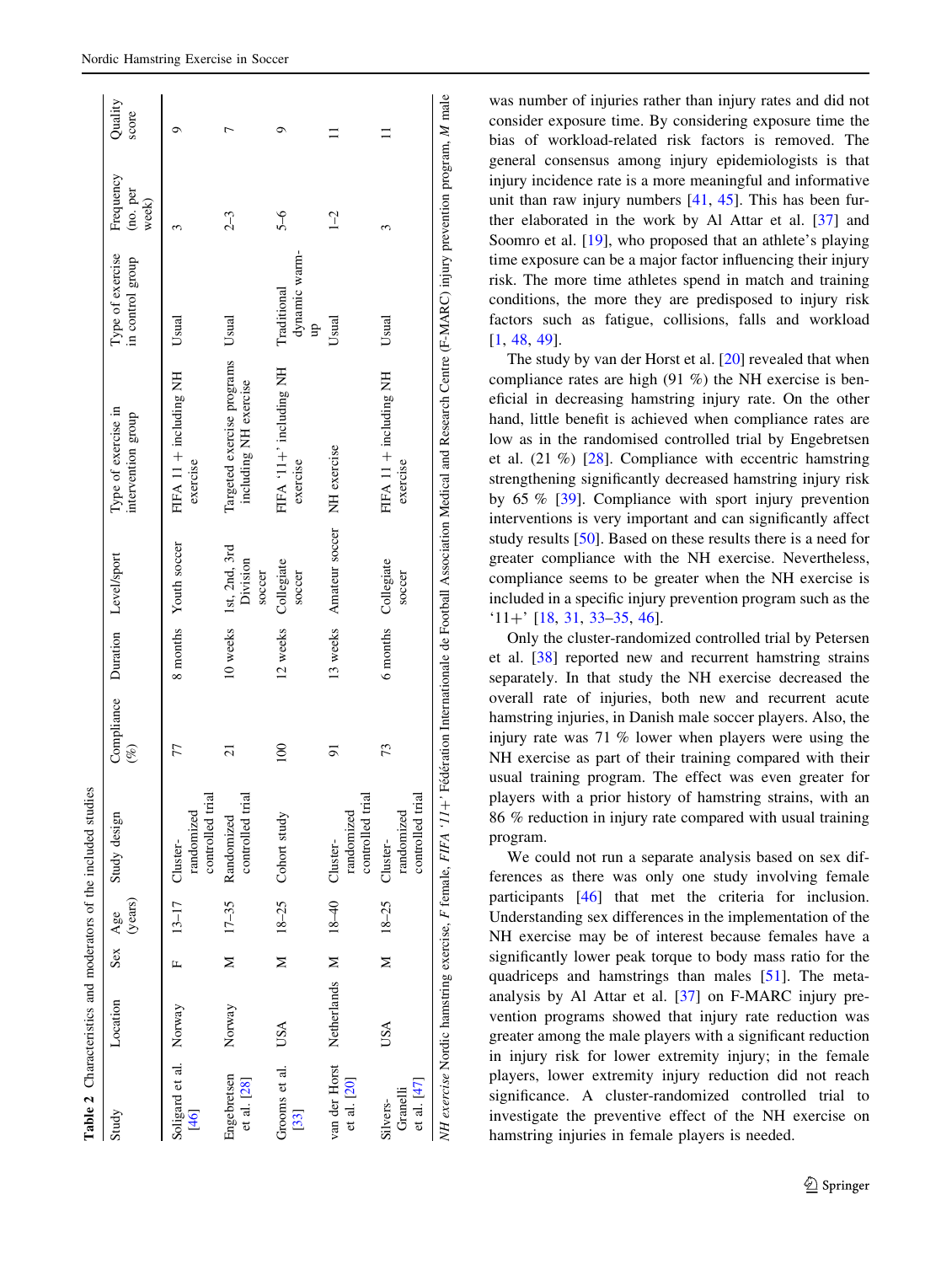| Study                        | Intervention<br>subjects | Hamstring<br>injuries | Exposure<br>hours | Hamstring injuries<br>per $1000 h$ | Control<br>subjects | Hamstring<br>injuries | Exposure<br>hours | Hamstring injuries<br>per $1000 h$ |
|------------------------------|--------------------------|-----------------------|-------------------|------------------------------------|---------------------|-----------------------|-------------------|------------------------------------|
| Soligard et al. $[46]$       | 1055                     |                       | 49,899            | 0.1                                | 837                 | 8                     | 45.428            | 0.176                              |
| Engebretsen et al. $[28]$    | 193                      | 23                    | 41,856            | 0.55                               | 195                 | 17                    | 40.913            | 0.416                              |
| Grooms et al. [33]           | 41                       |                       | 2703              | 0.37                               | 30                  | 5                     | 1605              | 3.115                              |
| van der Horst et al. [20]    | 292                      | 11                    | 26.426            | 0.416                              | 287                 | 25                    | 27.724            | 0.902                              |
| Silvers-Granelli et al. [47] | 675                      | 16                    | 35.226            | 0.454                              | 850                 | 55                    | 44.212            | 1.244                              |
| Pooled data                  | 2256                     | 56                    | 156.110           | 0.359                              | 2199                | 110                   | 159.882           | 0.689                              |

<span id="page-7-0"></span>Table 3 Injury rates per 1000 h of exposure in the intervention and control groups of the included studies



Fig. 3 Funnel plot based on study standard error and log risk ratio in assessing publication bias. Circles indicate study point estimates; imputed study estimates based on the procedure by Duval and Tweedie [[43](#page-9-0)]. The diamond represents the pooled injury risk ratio (IRR) which is the summary measure of the study. The centre of the diamond (vertical tips) is the overall effect and the lateral tips of the diamond are the associated confidence intervals

The NH exercise has been implemented in other sports that have high hamstring strain rates, such as rugby [[52\]](#page-9-0) and Australian Football [[53,](#page-9-0) [54](#page-9-0)]. However, it is currently unclear whether it would be effective in reducing hamstring injuries in these sports. Thus, similar reviews are required through a range of different sports.

### 4.1 Directions for Future Research

The current meta-analysis demonstrates that the NH exercise has the potential to reduce hamstring injury rates in soccer players. Therefore, teams incorporating NH exercise in their training may have a competitive advantage. Future research should focus on the implementation of the NH exercise as an injury preventive strategy in reducing hamstring injuries in soccer players. Reverse NH exercise protocols have also been proposed for preventing quadriceps injuries [[55\]](#page-9-0).

All of the included studies used the NH exercise as a warm-up exercise at the beginning of the training session [[20](#page-8-0), [28](#page-9-0), [33,](#page-9-0) [46,](#page-9-0) [47](#page-9-0)]. However, the findings from Small et al. [[56](#page-9-0)] indicated that performing eccentric hamstring strengthening exercises during the warm-down rather than warm-up of soccer training sessions maintains eccentric hamstring strength and preserves the functional strength ratio. Moreover, Marshall et al. [[57](#page-9-0)] found that performing NH exercises in a fatigued state may help improve and/or maintain strength in a fatigued state. This is considerable evidence that a warm-down may increase muscle flexibility and thereby assist in reducing muscle injury and improving performance. Further randomized trials are needed to establish whether the NH exercise is effective in a fatigued state.

#### 4.2 Strengths and Limitations

This research employed high methodological standards including the use of injury rate relative to hours of exposure. A limitation was that only five studies were available and all were specifically related to soccer as these were the only studies that met the inclusion criteria. There were possible effects on the incidence of hamstring strains by other exercises in the prevention programs performed in these five studies of hamstring strain incidence. It is possible that other parts of these programs (other than NH exercise) had some effect on reducing the incidence of hamstring strains.

It is crucial to assess the effect of the NH exercise in isolation. However, this is practically very difficult given the current literature. Of the studies which met our criteria, three studies used the ' $11+$ ' (which includes the NH exercise) [\[33,](#page-9-0) [46,](#page-9-0) [47](#page-9-0)] one used the NH exercise on its own [\[20](#page-8-0)] and one study used a targeted exercise program that included the NH exercise [[28\]](#page-9-0). Thus, the methods were designed to capture the studies that included the NH exercise in isolation or as part of a broader exercise program.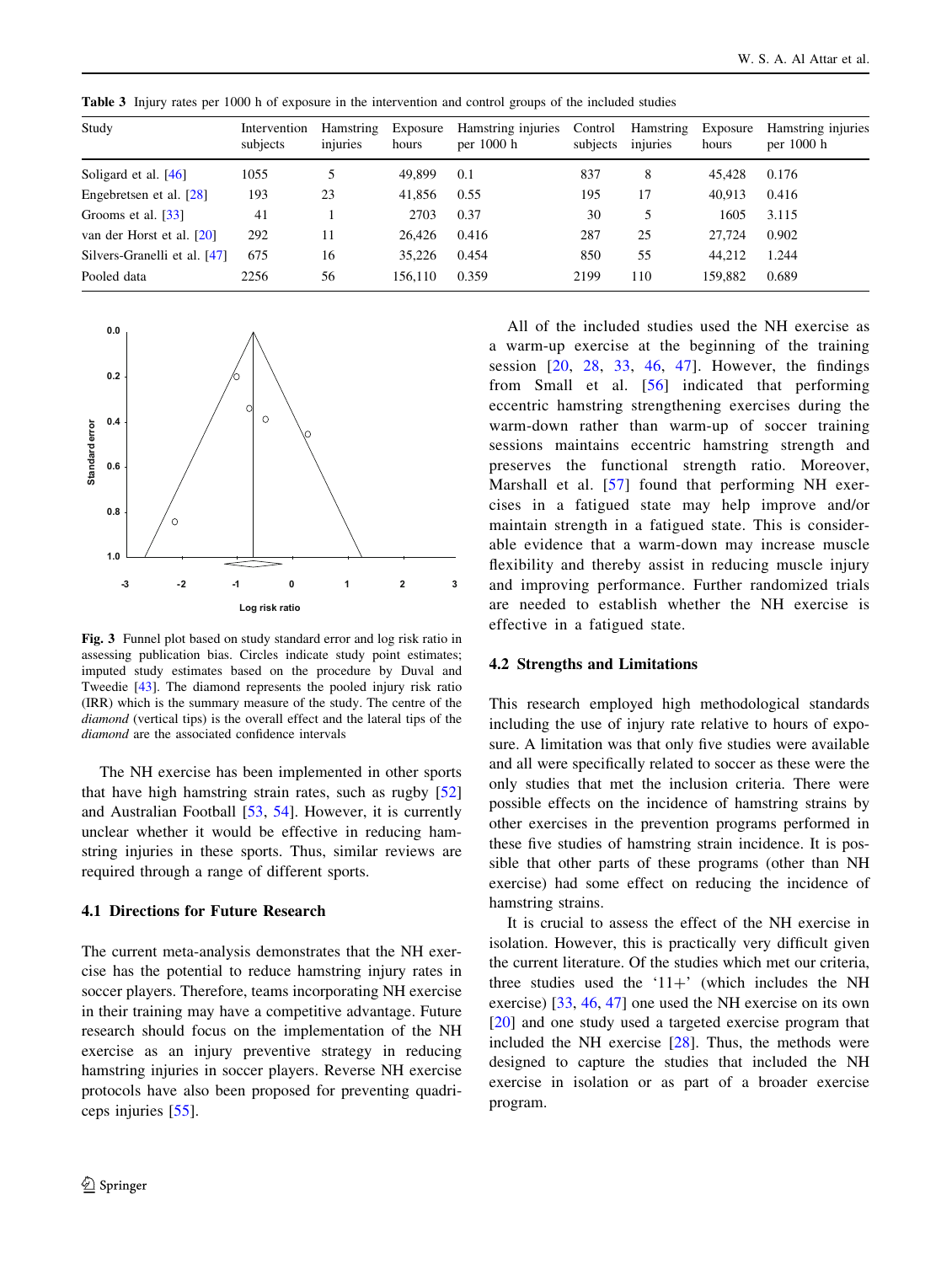# <span id="page-8-0"></span>5 Conclusions

This meta-analysis provides evidence that the NH exercise alone or in combination with an injury prevention program can reduce hamstring injuries in soccer players to a great extent. This information has, until now, been questionable due to the lack of agreement among studies. This is the first meta-analysis to report the efficacy of the NH exercise in preventing hamstring injuries among soccer players. These results suggest that teams utilizing the NH exercise alone or in combination with injury prevention programs could reduce hamstring injury rates up to 51 % in the long term compared to the teams that do not. These findings can assist policy makers involved in decisions about the implementation of measures to reduce soccer injuries.

Acknowledgments All authors of this paper have contributed substantially to the conception and design of the review, the analysis and interpretation of the data, the drafting or critical revision for important intellectual content of the article, and the final approval of the version for publication.

#### Compliance with Ethical Standards

Funding Wesam Saleh A. Al Attar is supported by Umm Al Qura University in Makkah, Saudi Arabia. No sources of funding were used to assist in the preparation of this review.

Conflict of interest Wesam Saleh A. Al Attar, Najeebullah Soomro, Peter Sinclair, Evangelos Pappas and Ross Sanders declare they have no conflicts of interest with regard to the content of this review.

### References

- 1. Opar DA, Williams MD, Shield AJ. Hamstring strain injuries: factors that lead to injury and re-injury. Sports Med. 2012;42(3):209–26. doi[:10.2165/11594800-000000000-00000.](http://dx.doi.org/10.2165/11594800-000000000-00000)
- 2. Arnason A, Andersen TE, Holme I, et al. Prevention of hamstring strains in elite soccer: an intervention study. Scand J Med Sci Sports. 2008;18(1):40-8. doi[:10.1111/j.1600-0838.2006.00634.x](http://dx.doi.org/10.1111/j.1600-0838.2006.00634.x).
- 3. Walden M, Hagglund M, Ekstrand J. UEFA Champions League study: a prospective study of injuries in professional football during the 2001–2002 season. Br J Sports Med. 2005;39(8):542–6. doi[:10.1136/bjsm.2004.014571.](http://dx.doi.org/10.1136/bjsm.2004.014571)
- 4. Woods C, Hawkins R, Hulse M, et al. The Football Association Medical Research Program: an audit of injuries in professional football-analysis of preseason injuries. Br J Sports Med. 2002;36(6):436–41; discussion 41. doi[:10.1136/bjsm.36.6.436](http://dx.doi.org/10.1136/bjsm.36.6.436).
- 5. Woods C, Hawkins RD, Maltby S, et al. The Football Association Medical Research Program: an audit of injuries in professional football—analysis of hamstring injuries. Br J Sports Med. 2004;38(1):36–41. doi[:10.1136/bjsm.2002.002352.](http://dx.doi.org/10.1136/bjsm.2002.002352)
- 6. Brooks JH, Fuller CW, Kemp SP, et al. Incidence, risk, and prevention of hamstring muscle injuries in professional rugby union. Am J Sports Med. 2006;34(8):1297–306. doi[:10.1177/](http://dx.doi.org/10.1177/0363546505286022) [0363546505286022](http://dx.doi.org/10.1177/0363546505286022).
- 7. Gabbett TJ. Incidence of injury in junior and senior rugby league players. Sports Med. 2004;34(12):849–59. doi[:10.2165/0000](http://dx.doi.org/10.2165/00007256-200434120-00004) [7256-200434120-00004.](http://dx.doi.org/10.2165/00007256-200434120-00004)
- 8. Shankar PR, Fields SK, Collins CL, et al. Epidemiology of high school and collegiate football injuries in the United States, 2005–2006. Am J Sports Med. 2007;35(8):1295–303. doi:[10.](http://dx.doi.org/10.1177/0363546507299745) [1177/0363546507299745.](http://dx.doi.org/10.1177/0363546507299745)
- 9. Gabbe BJ, Bennell KL, Finch CF, et al. Predictors of hamstring injury at the elite level of Australian Football. Scand J Med Sci Sports. 2006;16(1):7-13. doi[:10.1111/j.1600-0838.2005.00441.x](http://dx.doi.org/10.1111/j.1600-0838.2005.00441.x).
- 10. Seagrave RA, Perez L, McQueeney S, et al. Preventive effects of eccentric training on acute hamstring muscle injury in professional baseball. Orthop J Sports Med. 2014;2(6):232 5967114535351. doi:[10.1177/2325967114535351.](http://dx.doi.org/10.1177/2325967114535351)
- 11. Orchard J, James T, Kountouris A, et al. Changes to injury profile (and recommended cricket injury definitions) based on the increased frequency of Twenty20 cricket matches. Open Access J Sports Med. 2010;1:63–76.
- 12. Ekstrand J, Walden M, Hagglund M. Hamstring injuries have increased by 4 % annually in men's professional football, since 2001: a 13-year longitudinal analysis of the UEFA Elite Club injury study. Br J Sports Med.  $2016;50(12):731-+$ . doi:[10.](http://dx.doi.org/10.1136/bjsports-2015-095359) [1136/bjsports-2015-095359.](http://dx.doi.org/10.1136/bjsports-2015-095359)
- 13. Engebretsen AH, Myklebust G, Holme I, et al. Intrinsic risk factors for hamstring injuries among male soccer players: a prospective cohort study. Am J Sports Med. 2010;38(6):1147–53. doi:[10.1177/0363546509358381.](http://dx.doi.org/10.1177/0363546509358381)
- 14. Petersen J, Thorborg K, Nielsen MB, et al. Acute hamstring injuries in Danish elite football: a 12-month prospective registration study among 374 players. Scand J Med Sci Sports. 2010;20(4):588–92. doi[:10.1111/j.1600-0838.2009.00995.x](http://dx.doi.org/10.1111/j.1600-0838.2009.00995.x).
- 15. Askling C, Karlsson J, Thorstensson A. Hamstring injury occurrence in elite soccer players after preseason strength training with eccentric overload. Scand J Med Sci Sports. 2003;13(4):244–50.
- 16. Ekstrand J, Hagglund M, Walden M. Epidemiology of muscle injuries in professional football (soccer). Am J Sports Med. 2011;39(6):1226–32. doi:[10.1177/0363546510395879](http://dx.doi.org/10.1177/0363546510395879).
- 17. Hagglund M, Walden M, Ekstrand J. Injuries among male and female elite football players. Scand J Med Sci Sports. 2009;19(6):819–27. doi[:10.1111/j.1600-0838.2008.00861.x](http://dx.doi.org/10.1111/j.1600-0838.2008.00861.x).
- 18. van Beijsterveldt AM, van de Port IG, Krist MR, et al. Effectiveness of an injury prevention program for adult male amateur soccer players: a cluster-randomised controlled trial. Br J Sports Med. 2012;46(16):1114–8. doi[:10.1136/bjsports-2012-091277.](http://dx.doi.org/10.1136/bjsports-2012-091277)
- 19. Soomro N, Sanders R, Hackett D, et al. The efficacy of injury prevention programs in adolescent team sports: a meta-analysis. Am J Sports Med. 2015;. doi:[10.1177/0363546515618372](http://dx.doi.org/10.1177/0363546515618372).
- 20. van der Horst N, Smits DW, Petersen J, et al. The preventive effect of the nordic hamstring exercise on hamstring injuries in amateur soccer players: a randomized controlled trial. Am J Sports Med. 2015;43(6):1316–23. doi:[10.1177/03635465155](http://dx.doi.org/10.1177/0363546515574057) [74057.](http://dx.doi.org/10.1177/0363546515574057)
- 21. Hagglund M, Walden M, Ekstrand J. Previous injury as a risk factor for injury in elite football: a prospective study over two consecutive seasons. Br J Sports Med. 2006;40(9):767–72. doi:[10.1136/bjsm.2006.026609.](http://dx.doi.org/10.1136/bjsm.2006.026609)
- 22. Arnason A, Sigurdsson SB, Gudmundsson A, et al. Physical fitness, injuries, and team performance in soccer. Med Sci Sports Exerc. 2004;36(2):278–85. doi[:10.1249/01.mss.0000113478.](http://dx.doi.org/10.1249/01.mss.0000113478.92945.ca) [92945.ca.](http://dx.doi.org/10.1249/01.mss.0000113478.92945.ca)
- 23. Gouttebarge V, Hughes Schwab BA, Vivian A, et al. Injuries, matches missed and the influence of minimum medical standards in the A-League professional football: a 5-year prospective study. Asian J Sports Med. 2016;7(1):e31385. doi:[10.5812/asjsm.31385](http://dx.doi.org/10.5812/asjsm.31385).
- 24. Ebben WP. Hamstring activation during lower body resistance training exercises. Int J Sport Physiol Perform. 2009;4(1):84–96.
- 25. Askling C, Karlsson J, Thorstensson A. Hamstring injury occurrence in elite soccer players after preseason strength